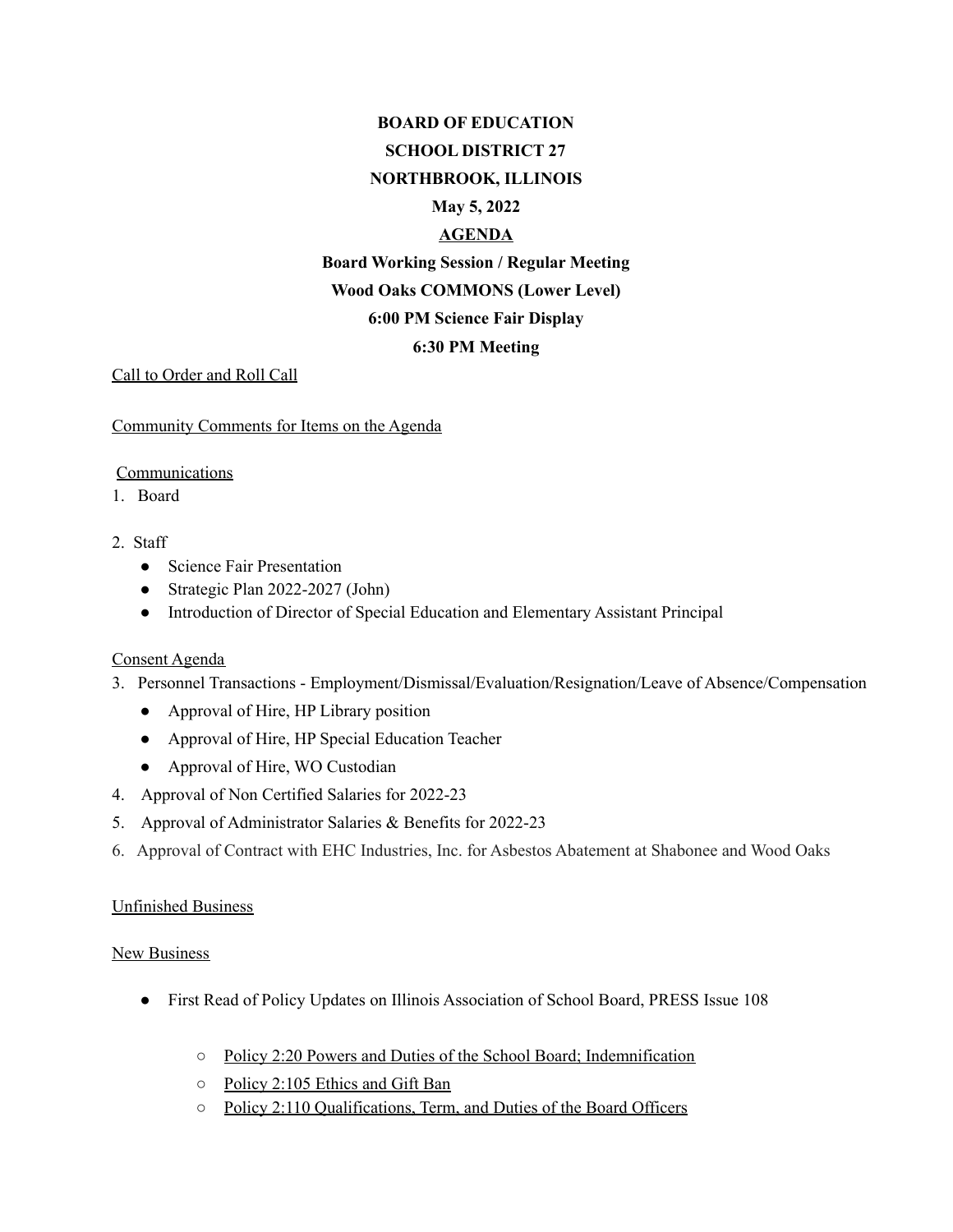- Policy 2:120 Board member Development
- Policy 2:150 Committees
- Policy 2:220 School Board Meeting Procedures
- Policy 2:260 Uniform Grievance Procedure
- Policy 3:40 Duties and Responsibilities
- Policy 3:50 Administrative Personnel Other Than the Superintendent
- Policy 4:60 Purchases and Contracts
- Policy 4:80 Accounting and Audits
- Policy 4:110 Transportation
- Policy 4:150 Facility Management and Building Programs
- Policy 4:165 Awareness and Prevention of Child Sexual Abuse and Grooming Behaviors
- Policy 4:170 Safety
- Policy 4:175 Convicted Child Sex Offender; Screening; Notifications
- Policy 5:10 Equal Employment Opportunity and Minority Recruitment
- Policy 5:20: Workplace Harassment Prohibited
- Policy 5:30: Hiring Process and Criteria
- Policy 5:50 Drug-and Alcohol-Free Workplace; E-Cigarette, Tobacco, and Cannabis Prohibition
- Policy 5:90 Abused and neglected Child Reporting
- Policy 5:100 Staff Development Program
- Policy 5:120 Employee Ethics; Conduct; and Conflict of Interest
- Policy 5:125 Personal Technology and Social Media; Usage and Conduct
- Policy 5:150 Personnel Records
- Policy 5:185 Family and Medical Leave
- Policy 5:200 Terms and Conditions of Employment and Dismissal
- Policy 5:210 Resignations
- Policy 5:220 Substitute Teachers
- Policy 5:250 Leaves of Absence
- Policy 5:260 Student Teachers
- Policy 5:330 Sick Days, Vacation, Holidays and Leaves
- Policy 6:15 School Accountability
- Policy 6:20 School year Calendar and Day
- Policy 6:50 School Wellness
- Policy 6:60 Curriculum Content
- Policy 6:120 Education of Children with Disabilities
- Policy 6:130 Program for the Gifted
- Policy 6:180 Extended Instructional Program
- Policy 6:220 Bring Your Own Technology Program
- Policy 6:300 Graduation Requirements
- Policy 6:310 High School Credit for Non-District Experiences
- Policy 6:320 High School Credit for Proficiency
- Policy 6:340 Student Testing and Assessment Program
- Policy 7:10 Equal Educational Opportunities